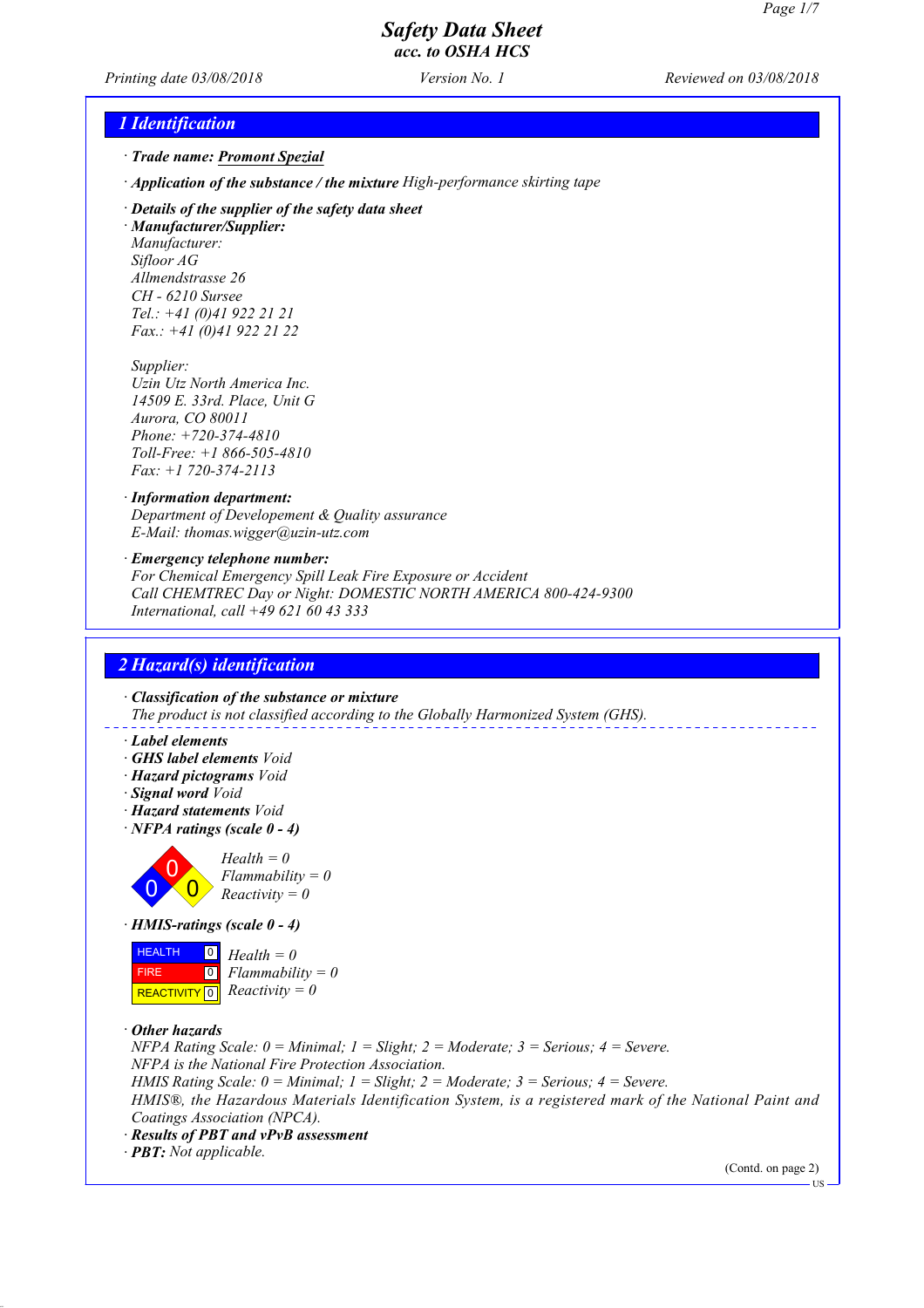*Printing date 03/08/2018 Version No. 1 Reviewed on 03/08/2018*

*Trade name: Promont Spezial*

*· vPvB: Not applicable.*

#### *3 Composition/information on ingredients*

*· Chemical characterization: Mixtures*

*· Description:*

*Article without release of chemical substances. Components: Paper and polyacrylates*

*· Hazardous ingredients: Void*

#### *4 First-aid measures*

- *· Description of first aid measures*
- *· General information: No special measures required.*
- *· After inhalation: No particular measures necessary.*
- *· After skin contact: Immediately wash with water and soap and rinse thoroughly.*
- *· After eye contact:*
- *In case of persistent irritation, obtain medical advice.*

*If in eyes: Rinse cautiously with water for several minutes. Remove contact lenses, if present and easy to do. Continue rinsing.*

*Call a doctor.*

- *· After swallowing: Seek immediate medical advice.*
- *· Information for doctor: Dry adhesive on the basis of polyacrylates and polyacrylate copolymers.*
- *· Most important symptoms and effects, both acute and delayed No further relevant information available.*
- *· Indication of any immediate medical attention and special treatment needed*
- *No further relevant information available.*

#### *5 Fire-fighting measures*

- *· Extinguishing media*
- *· Suitable extinguishing agents:*

*CO*₂*, extinguishing powder or water spray. Fight larger fires with water spray or alcohol resistant foam.*

- *· For safety reasons unsuitable extinguishing agents: None known*
- *· Special hazards arising from the substance or mixture In cases of fire, gases that are dangerous to health could be formed.*
- *· Advice for firefighters*
- *· Protective equipment: Mouth respiratory protective device.*
- *· Additional information: Flash point: > 100°C (> 212°F).*

### *6 Accidental release measures*

- *· Personal precautions, protective equipment and emergency procedures Not required.*
- *· Environmental precautions: No special measures required.*
- *· Methods and material for containment and cleaning up: No special measures required.*
- *· Reference to other sections*
- *See Section 7 for information on safe handling.*
- *See Section 8 for information on personal protection equipment.*

*See Section 13 for disposal information.*

(Contd. on page 3)

US

(Contd. of page 1)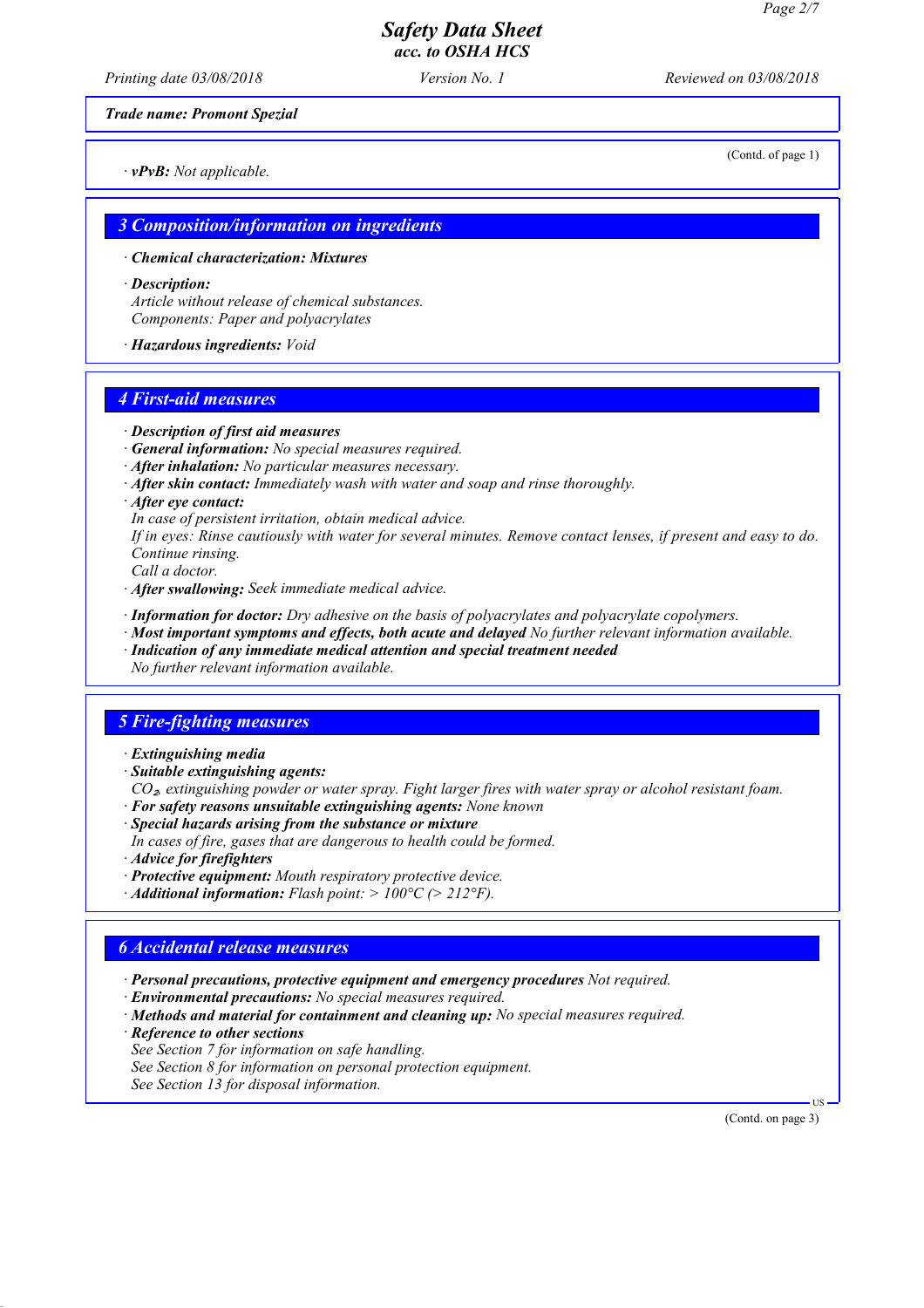*Printing date 03/08/2018 Version No. 1 Reviewed on 03/08/2018*

*Trade name: Promont Spezial*

(Contd. of page 2)

US

#### *7 Handling and storage*

*· Handling:*

- *· Precautions for safe handling*
- *Keep out of the reach of children.*
- *No special measures required.*
- *Do not eat, drink, smoke or sniff while working.*
- *· Information about protection against explosions and fires: No special measures required.*
- *· Conditions for safe storage, including any incompatibilities*
- *· Storage:*
- *· Requirements to be met by storerooms and receptacles: No special requirements.*
- *· Information about storage in one common storage facility: Not required.*
- *· Further information about storage conditions: Store in dry conditions.*
- *Protect from humidity and water.*

*Store in a cool place.*

*Protect from heat and direct sunlight.*

*· Specific end use(s) No further relevant information available.*

#### *8 Exposure controls/personal protection*

*· Additional information about design of technical systems: No further data; see item 7.*

- *· Control parameters*
- *· Components with limit values that require monitoring at the workplace:*

*The product does not contain any relevant quantities of materials with critical values that have to be monitored at the workplace.*

- *· Exposure controls*
- *· Personal protective equipment:*
- *· General protective and hygienic measures:*

*No special measures required.*

*Do not eat, drink, smoke or sniff while working.*

*Wash hands before breaks and at the end of work.*

*· Respiratory protection:*

*Not required.*

*Thorough ventilation should be ensured during and after the installation and drying time of the product.*

- *· Protection of hands: Not required.*
- *· Material of gloves Not required.*
- *· Penetration time of glove material Not applicable.*
- *· Eye protection: Not required.*

#### *9 Physical and chemical properties*

| · Information on basic physical and chemical properties<br><b>General Information</b> |                               |                    |
|---------------------------------------------------------------------------------------|-------------------------------|--------------------|
| $\cdot$ Appearance:                                                                   |                               |                    |
| Form:                                                                                 | Solid                         |                    |
| Color:                                                                                | colourless to yellowish       |                    |
| $\cdot$ Odor:                                                                         | <i><u><b>Odorless</b></u></i> |                    |
| • Odor threshold:                                                                     | Not determined.               |                    |
| $\cdot$ pH-value:                                                                     | Not applicable                |                    |
| $\cdot$ Change in condition<br>Melting point/Melting range:                           | Undetermined.                 |                    |
|                                                                                       |                               | (Contd. on page 4) |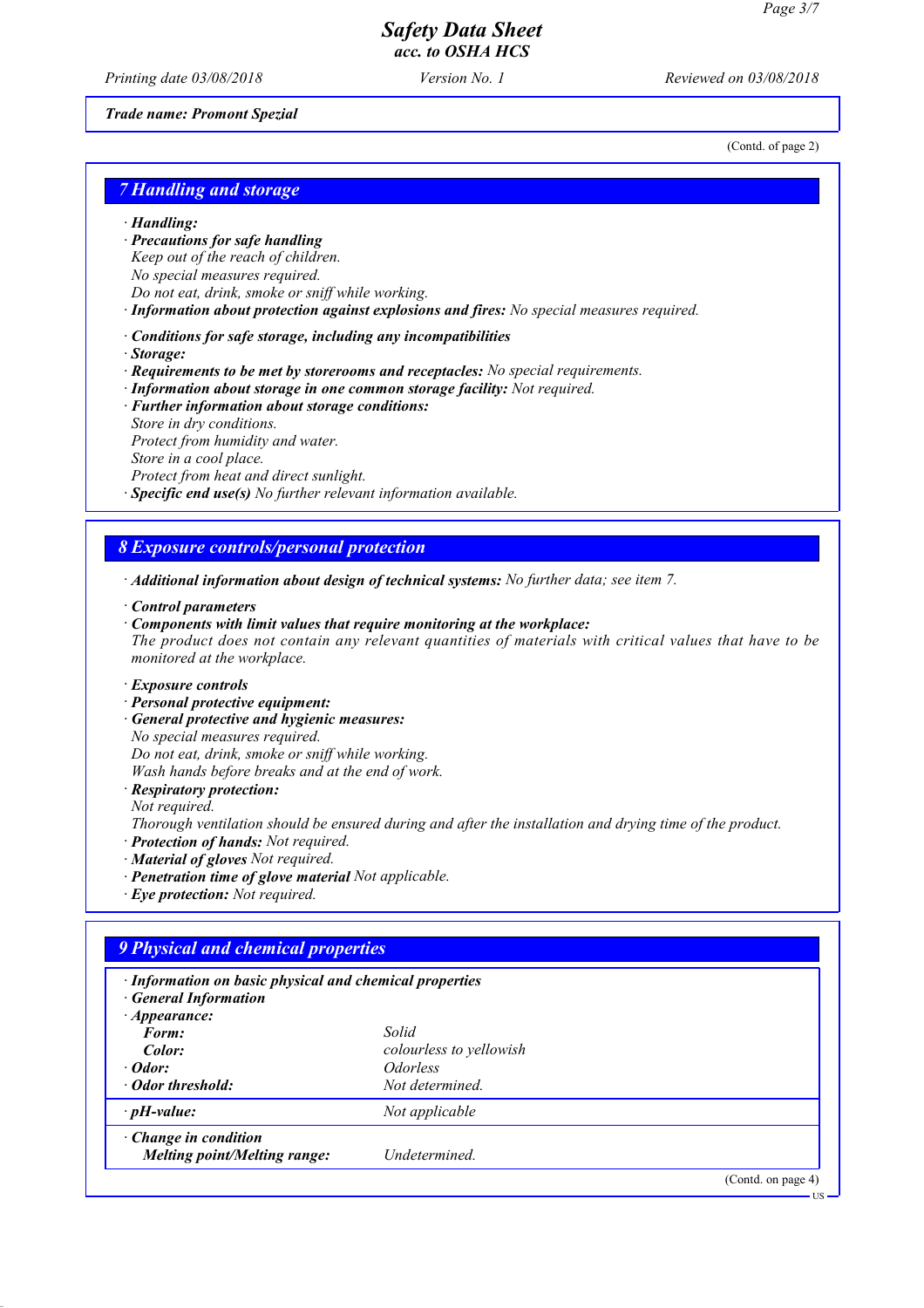*Printing date 03/08/2018 Version No. 1 Reviewed on 03/08/2018*

*Trade name: Promont Spezial*

|                                                            | (Contd. of page 3)                                  |
|------------------------------------------------------------|-----------------------------------------------------|
| <b>Boiling point/Boiling range:</b>                        | Not applicable                                      |
| · Flash point:                                             | Not applicable.                                     |
| · Flammability (solid, gaseous):                           | Not determined                                      |
| · Ignition temperature:                                    | >400 °C (>752 °F)                                   |
| $\cdot$ Decomposition temperature:                         | Not determined.                                     |
| $\cdot$ Auto igniting:                                     | Not applicable                                      |
| · Danger of explosion:                                     | Product does not present an explosion hazard.       |
| · Explosion limits:                                        |                                                     |
| Lower:                                                     | Not determined                                      |
| Upper:                                                     | Not determined.                                     |
| · <i>Vapor pressure:</i>                                   | Not applicable.                                     |
| $\cdot$ Density at 20 °C (68 °F):                          | $\sim$ 1.0 g/cm <sup>3</sup> ( $\sim$ 8.35 lbs/gal) |
| $\cdot$ Relative density                                   | Not determined.                                     |
| · Vapor density                                            | Not applicable.                                     |
| $\cdot$ Evaporation rate                                   | Not applicable.                                     |
| $\cdot$ Solubility in / Miscibility with                   |                                                     |
| Water:                                                     | <i>Insoluble.</i>                                   |
| · Partition coefficient (n-octanol/water): Not determined. |                                                     |
| · <i>Viscositv</i> :                                       |                                                     |
| Dynamic:                                                   | Not applicable.                                     |
| Kinematic:                                                 | Not applicable.                                     |
| Other information                                          | No further relevant information available.          |

### *10 Stability and reactivity*

*· Reactivity No further relevant information available.*

*· Chemical stability*

- *· Thermal decomposition / conditions to be avoided: No decomposition if used according to specifications.*
- *· Possibility of hazardous reactions No dangerous reactions known.*
- *· Conditions to avoid No further relevant information available.*
- *· Incompatible materials: No further relevant information available.*
- *· Hazardous decomposition products: No dangerous decomposition products known.*

## *11 Toxicological information*

- *· Information on toxicological effects*
- *· Acute toxicity:*
- *· Specific symptoms in biological assay:*
- *· Primary route(s) of entry: Skin contact, eye contact, ingestion.*
- *· Primary irritant effect:*
- *· on the skin: No irritant effect.*
- *· on the eye: No irritant effect.*
- *· Sensitization: No sensitizing effects known.*

*· Additional toxicological information: When used and handled according to specifications, the product does not have any harmful effects according to our experience and the information provided to us.*

(Contd. on page 5)

US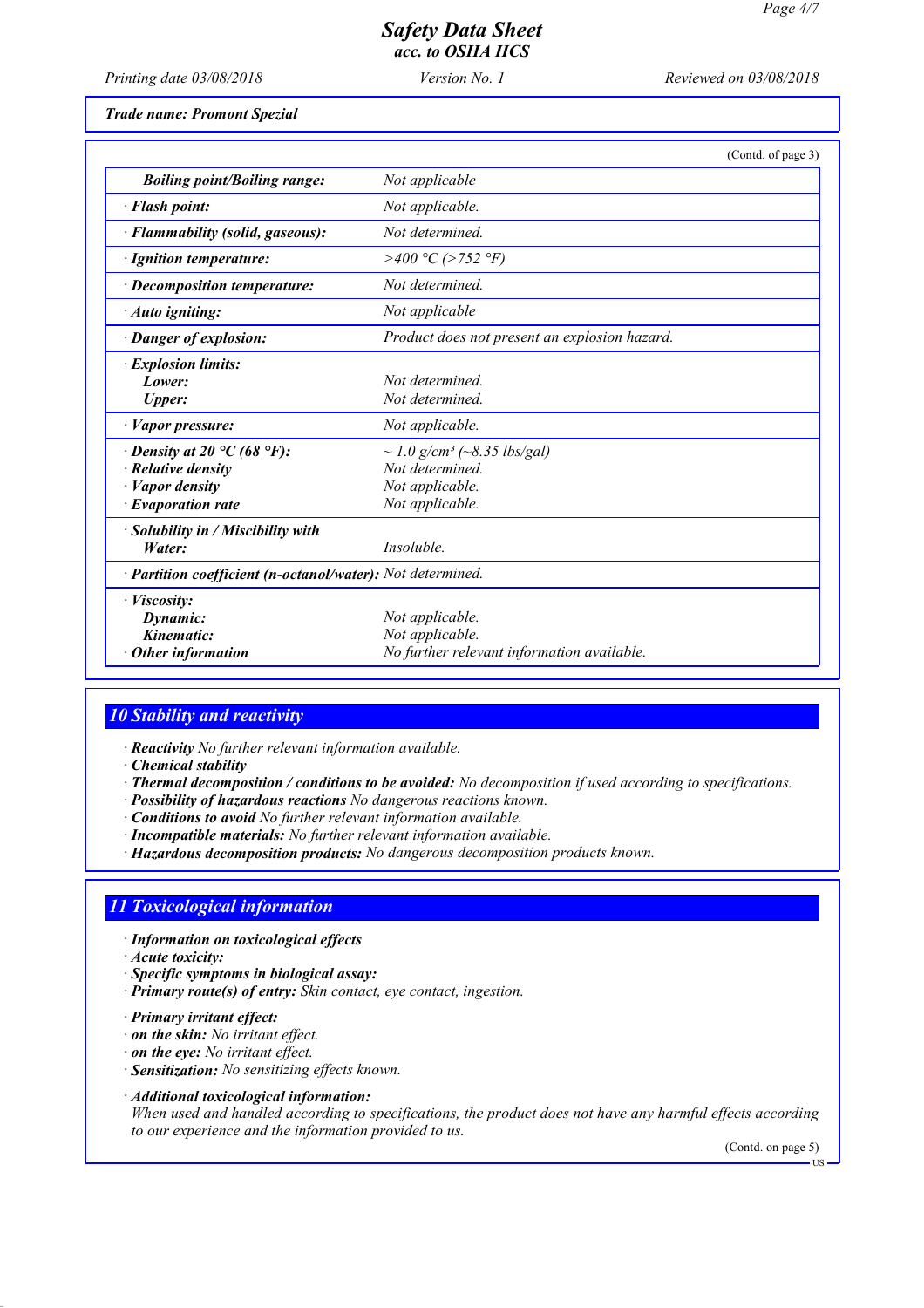*Printing date 03/08/2018 Version No. 1 Reviewed on 03/08/2018*

*Trade name: Promont Spezial*

(Contd. of page 4)

*· Carcinogenic categories*

*· IARC (International Agency for Research on Cancer)*

*None of the ingredients is listed.*

*· NTP (National Toxicology Program)*

*None of the ingredients is listed.*

*· OSHA-Ca (Occupational Safety & Health Administration)*

*None of the ingredients is listed.*

#### *12 Ecological information*

*· Toxicity*

- *· Aquatic toxicity: No further relevant information available.*
- *· Persistence and degradability Not applicable.*
- *· Other information: Product is free from solvents, free from chlorine and heavy metals.*
- *· Behavior in environmental systems:*
- *· Bioaccumulative potential No further relevant information available.*
- *· Mobility in soil No further relevant information available.*

*· Ecotoxical effects:*

*· Remark: No ecotoxical effects known.*

*· Results of PBT and vPvB assessment*

- *· PBT: Not applicable.*
- *· vPvB: Not applicable.*
- *· Other adverse effects No further relevant information available.*

#### *13 Disposal considerations*

*· Waste treatment methods*

*· Recommendation:*

*On the basis of the necessary technical regulations and after consultation with the disposal agent and the relevant authorities, can be disposed of with domestic waste or incinerated with domestic waste.*

- *· Uncleaned packagings:*
- *· Recommendation:*

*Packaging may be recycled or can be disposed of.*

*Empty contaminated packagings thoroughly. They may be recycled after thorough and proper cleaning.*

| · DOT, ADR, ADN, IMDG, IATA                                    | Void                                                                                                              |
|----------------------------------------------------------------|-------------------------------------------------------------------------------------------------------------------|
| $\cdot$ UN proper shipping name<br>· DOT, ADR, ADN, IMDG, IATA | Void                                                                                                              |
| · DOT, ADN, IMDG, IATA                                         |                                                                                                                   |
| $\cdot$ Class                                                  | Void                                                                                                              |
| · DOT, IMDG, IATA                                              | Void                                                                                                              |
| · Environmental hazards:                                       |                                                                                                                   |
| $\cdot$ Marine pollutant:                                      | No                                                                                                                |
| · Special precautions for user                                 | Not applicable.                                                                                                   |
|                                                                | · Transport/Additional information: Not regulated as hazardous material according to the above<br>specifications. |
|                                                                | (Contd. on page 6)                                                                                                |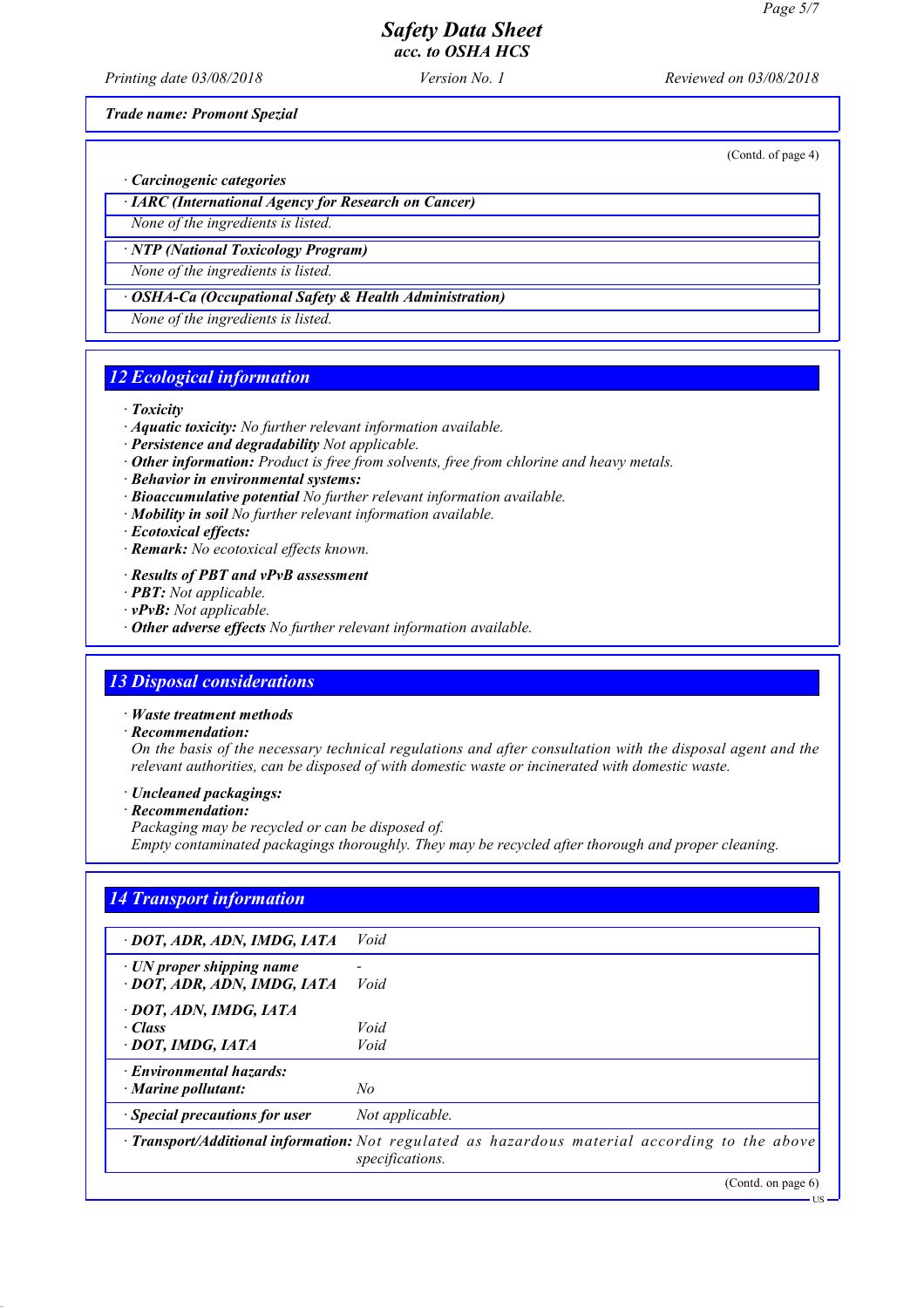*Printing date 03/08/2018 Version No. 1 Reviewed on 03/08/2018*

(Contd. of page 5)

*Trade name: Promont Spezial*

*· UN "Model Regulation": Void*

*15 Regulatory information*

*· Safety, health and environmental regulations/legislation specific for the substance or mixture · SARA (Superfund Amendments and Reauthorization Act)*

*· EPCRA Section 302 (Extremely Hazardous Substances):*

*None of the ingredient is listed.*

*· SARA Title III Section 313 (Toxic Release Inventory - TRI):*

*None of the ingredients is listed.*

*· TSCA (Toxic Substances Control Act):*

*All ingredients are listed.*

*· Proposition 65 (California)*

*· Chemicals known to cause cancer:*

*None of the ingredients is listed.*

*· Chemicals known to cause reproductive toxicity for females:*

*None of the ingredients is listed.*

*· Chemicals known to cause reproductive toxicity for males:*

*None of the ingredients is listed.*

*· Chemicals known to cause developmental toxicity:*

*None of the ingredients is listed.*

*· Carcinogenicity categories*

*· EPA (Environmental Protection Agency)*

*None of the ingredients is listed.*

*· TLV (Threshold Limit Value established by ACGIH)*

*None of the ingredients is listed.*

*· NIOSH-Ca (National Institute for Occupational Safety and Health)*

*None of the ingredients is listed.*

*· GHS label elements Void*

*· Hazard pictograms Void*

*· Signal word Void*

*· Hazard statements Void*

#### *16 Other information*

*This information is based on our present knowledge. However, this shall not constitute a guarantee for any specific product features and shall not establish a legally valid contractual relationship.*

*· Contact:*

*USA: Daniel Gill, phone + 1 720-374-4810 Switzerland: Thomas Wigger, Tel.: +41 (0)41 922 21 71*

*· Date of preparation / last revision 03/08/2018 / -*

*· Abbreviations and acronyms:*

*RID: Règlement international concernant le transport des marchandises dangereuses par chemin de fer (Regulations Concerning the International Transport of Dangerous Goods by Rail) ICAO: International Civil Aviation Organisation*

*ADR: Accord européen sur le transport des marchandises dangereuses par Route (European Agreement concerning the International Carriage of Dangerous Goods by Road)*

*IMDG: International Maritime Code for Dangerous Goods*

*DOT: US Department of Transportation*

*IATA: International Air Transport Association*